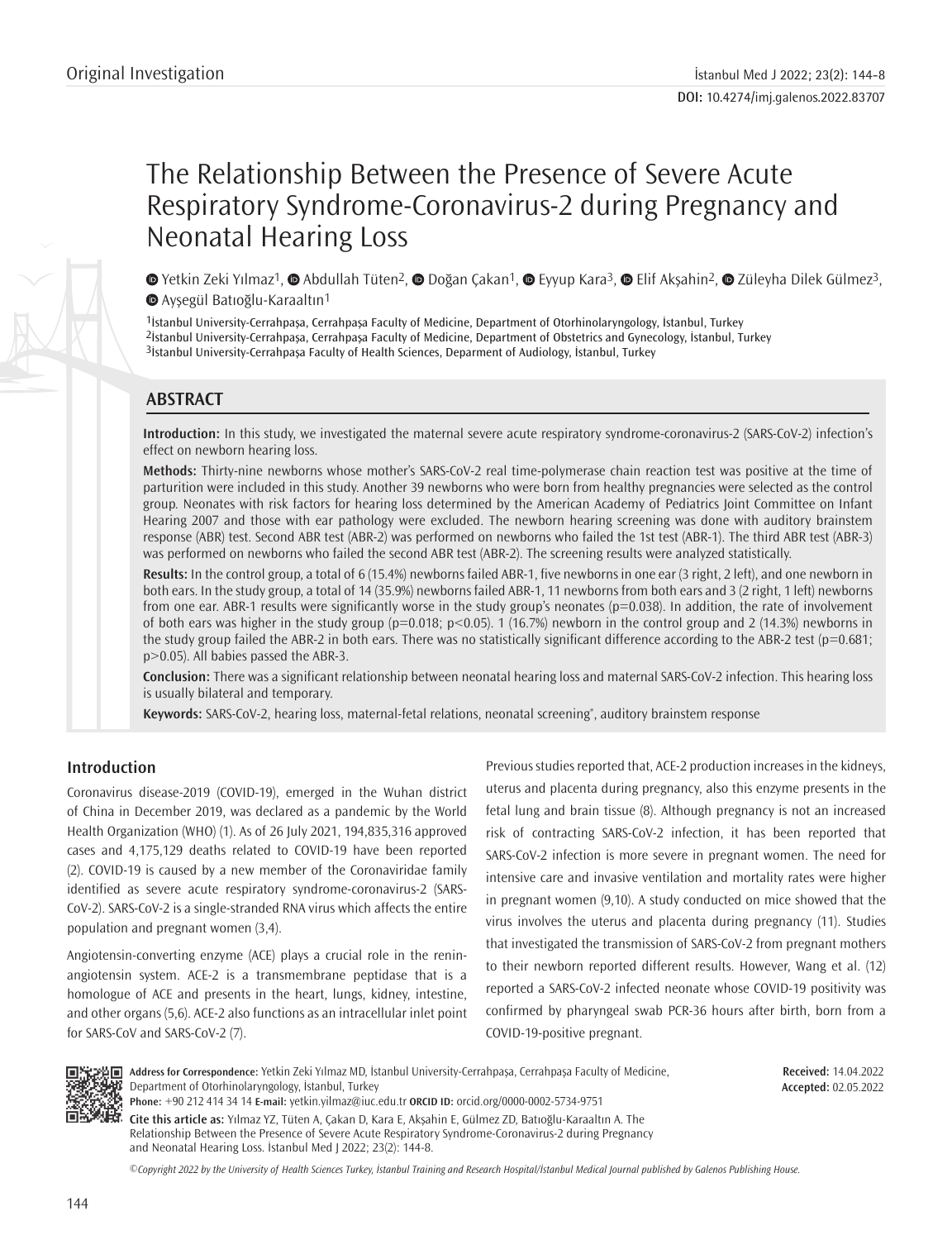It is known that intrauterine infections can cause congenital or acquired, acute or late-onset, unilateral or bilateral, conductive or sensorineural, permanent or temporary types of hearing loss. Various pathogens such as toxoplasma, rubella, cytomegalovirus (CMV), herpes, and syphilis can cause congenital sensorineural hearing loss (SHL) after intrauterine infection (13). Viruses, the most common cause of non-genetic congenital hearing loss, can damage hearing cells, auditory organs, auditory pathways, and auditory centers by direct or host-mediated

The auditory brainstem response (ABR) test is an essential diagnostic tool for detecting audiometric thresholds in infants and other patients for whose hearing thresholds are difficult or impossible to determine. The ABR test can be performed with various stimuli. While ABR with click stimulus is the gold standard method in newborn hearing screenings, tone burst ABR has become the gold standard for estimating frequencyspecific hearing thresholds in infants under five to six months (15,16).

There are limited studies in the literature about congenital hearing loss associated with SARS-CoV-2, which is shown to be transmitted vertically, is neuroinvasive and neurodegenerative, and has a relationship with SHL in adults (17,18). In this study, we investigated the presence and features of SHL in newborns of COVID-19 infected pregnant.

## **Methods**

immune reactions (14).

This prospective controlled study was conducted at İstanbul University-Cerrahpaşa, Cerrahpaşa Faculty of Medicine, Department of Obstetrics and Gynecology between January 2021-July 2021 on pregnant women and their newborns with the approval of İstanbul University-Cerrahpaşa, Cerrahpaşa Faculty of Medicine Ethics Committee (approval number: E-83045809-604.01.02-67990, date: 07/04/2021).

## **Populations, Inclusion and Exclusion Criteria**

All pregnant women who were included in this study, were applied İstanbul University-Cerrahpaşa, Cerrahpaşa Faculty of Medicine, Department of Obstetrics and Gynecology for delivery. As an institutional rule, all patients were tested for SARS-CoV-2 with PCR before hospital administration. Pregnant women whose naso/oropharyngeal swab PCR results during the hospitalization procedure were positive for COVID-19 and their newborns were included in the study as the study group. Healthy pregnant women and their newborns were randomly chosen as the control group.

Pregnant women who have a chronic disease, multiple pregnancies, gestational diabetes, pregnancy-related disease such as preeclampsia, symptoms of COVID-19 (such as anosmia, myalgia, cough, dyspnea), previous history of COVID-19, received COVID-19 treatment, did not accept cesarean delivery and had insufficient mental capacity was excluded from the study. In addition, neonates who have risk factors for hearing loss as specified by the American Academy of Pediatrics Joint Committee on Infant Hearing 2007; such as hypoxia, a family history of hereditary SHL, prenatal infection such as rubella, craniofacial abnormalities, parturition weight under 1500 g, hyperbilirubinemia that requires exchange transfusion, ototoxic treatments, intensive care unit stay more than five days; APGAR scores of 0-4 at the  $1<sup>st</sup>$  or 0-6 at

the 5th minute of parturition and stigmata or other findings associated with a congenital syndrome and neonates with ear pathologies were excluded (19).

## **Sample Size and Sampling Technique**

The minimal subject size was calculated according to the study by Celik et al. (18). The minimal subject size was 78 with 80% confidence interval and 5% tolerable error assumptions. All COVID-19-positive pregnant women (study group) who met the study criteria during the study period were included in this study. An informed consent form was obtained from all subjects.

## **Procedures and Data Collection**

## **Study Design**

**Day 0 (birth):** Combined naso/oropharyngeal swabs were collected from pregnant women before delivery by the same physician. To reduce the risk of transmission, COVID-19 PCR-positive pregnant women's delivery were performed by cesarean section within the first 24 hours after their admission. Pregnant women whose COVID-19 PCR tests were negative and delivered by cesarean section were included as a control group to ensure the standardization.

**Day 1 (initial hearing evaluation):** Neonates that included in this study were taken for ontological examination 24 hours after birth to the same institution's otorhinolaryngology department and audiology department. Automates Auditory Brainstem Response (AABR) screening test results of neonates with normal ear examination and tympanogram (type A) were included in the study. Newborns who passed the AABR test (ABR-1) considered having normal hearing. Newborns who failed their AABR test (ABR-1) were called 10 days later for the second evaluation.

**Day 10 (second hearing evaluation):** AABR test (ABR-2) was performed by the same specialist audiologist. Newborns who passed the AABR test (ABR-2) considered having normal hearing. Newborns who failed their AABR test (ABR-2) were called 20 days later for a third evaluation.

**Day 30 (third hearing evauation):** AABR test (ABR-3) was performed by the same specialist audiologist. Newborns who passed the AABR test (ABR-3) considered having normal hearing.

#### **Collection of Swab Samples and PCR Tests**

The swabs were taken from the oropharynx and nasopharynx, respectively, with the same stick by an expert otorhinolaryngologist. RT-qPCR kit (Bio Speedy, Turkey) targeting the RNA-dependent RNA polymerase (RdRp) gene was used to detect SARS-CoV-2.

#### **Hearing Screening Test**

Hearing screening tests were performed using AABR (Madsen Accuscreen Pro, GN Otometrics, Denmark) device after birth in the institution's audiology department by the same, 10 years experienced, audiologist. According to the Republic of Turkey Ministry of Health's Neonatal Hearing Screening Protocol, the first hearing screening test must be performed within the first 72 hours after birth before discharge from hospital. The second ABR test was performed within 7-15 days after delivery, and the third ABR test was completed within 15-30 days (before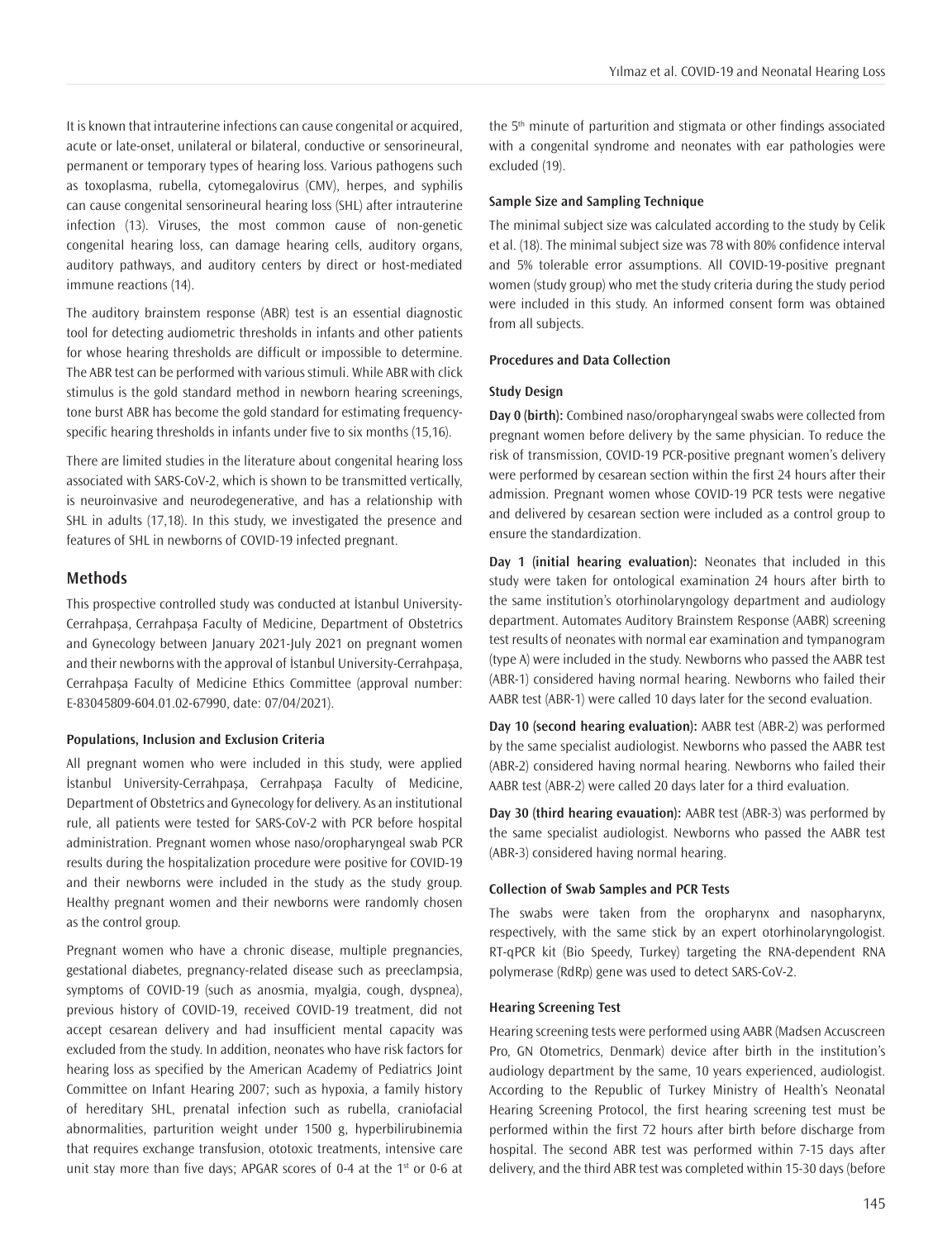the  $30<sup>th</sup>$  day). All tests were carried out in a soundproof room with a noise value not exceeding 35 dbA (20). The neonates with normal type A tympanogram and acoustic reflex test who failed the AABR tests were considered to have SHL and referred for further evaluation.

## **Statistical Analysis**

The minimal subject size was estimated using the G\* Power program version 3.1 (21). The statistical analysis was performed with SPSS 22 (IBM SPSS Statistics, USA). Normal distribution and homogeneity of data were analyzed with the Kolmogorov-Smirnov and Levene's tests, respectively. The comparisons of two independent groups were performed using the Mann-Whitney U test and chi-square test or Fisher's exact test. Hearing screening results were compared with the chi-square test between the neonates whose mothers' COVID-19 PCR was positive and neonates whose mothers' COVID-19 PCR was negative. The statistical significance level was set as p<0.05.

#### **Results**

Thirty-nine SARS-CoV-2 PCR-positive pregnant women and 39 healthy pregnant women were included in the study. No deaths were observed in the pregnant women and their babies included in the study. The mean age of the COVID-19-negative pregnant women (group 1) included in the study was 27.77+3.55 (minimum: 22; maximum: 34) years, while the mean age of the COVID-19-positive group (group 2) was 28.53+3.68 (minimum: 22; maximum: 36) years. The mean weeks of delivery were 38.43+1.14 (minimum: 28; maximum: 41) and 37.77+2.61 (minimum: 36; maximum: 41), respectively. The birth weights of the newborns were 3407.56+610,98 gr (minimum: 2650 gr; maximum: 4610 gr) and 3504.36+408.6 gr (minimum: 2225 gr; maximum: 3900 gr), respectively. The pregnant women included in the study and newborns of these pregnant women were statistically similar according to their demographic characteristics (p<0.05) (Table 1).

In the control group, 6 of 39 (15.4%) newborns; five newborns in one ear (3 right, 2 left) and one newborn in both ears failed the first ABR test (ABR-1). In the study group, 14 of 39 (35.9%) newborns; 11 newborns from both ears and 3 (2 right, 1 left) newborns from one ear, failed ABR-1. According to the ABR-1, the number of newborns who failed the test in the study group was statistically significantly higher ( $p=0.038$ ; p<0.05) (Table 2). In addition, the number of newborns who failed the ABR-1 test in both ears was significantly higher in the study group (p=0.018; p<0.05) (Table 3).

In the second ABR test (ABR-2) performed on newborns who could not pass the first ABR-1 after 10 days. One newborn (16.7%) in the control

**Table 1. Examination of the characteristics of the subjects**

group and 2 newborns (14.3%) in the study group could not pass the test in both ears. According to the ABR-2, no statistically significant difference was found between the groups ( $p=0.681$ ;  $p>0.05$ ). The third ABR test (ABR-3) was performed on babies who could not pass the second ABR test 20 days later and all babies passed ABR-3.

# **Discussion**

In this study, the rate of failing the ABR-1 test was found to be statistically significantly higher in newborns of pregnant women with COVID-19 compared to newborns of healthy pregnant women. In addition, the rate of failing the ABR-1 test bilaterally was statistically significantly higher in newborns of pregnant women with COVID-19 compared with newborns of healthy pregnant women. However, it was found that this difference disappeared in the second and third control ABR tests performed on those who did not pass the test. The data obtained in our study showed that temporary SHL developed in newborns of pregnant women with COVID-19.

Viral infections, which have a definite relationship with congenital SHL, are (toxoplasmosis, rubella, CMV, herpes, and syphilis) infections, especially CMV (22-25). It is known that the vertical transmission of SARS-CoV-2 infection, which was declared a pandemic by the WHO in 2019, is low in pregnant women (26,27). There has been no study in the literature aimed at isolating the virus in the ear of the fetus. However, the locations where the virus is isolated in adults were the cerebrospinal fluid, middle ear, and mastoid bone, which were anatomically close to the inner ear and auditory tract (28-30). In addition, there are findings of extensive brain involvement in autopsy studies in COVID-19 patients (31,32). This situation led to the hypothesize that the inner ear may be affected by COVID-19 and that this virus, which can affect the inner ear, may develop SHL in newborns of pregnant women with COVID-19.

There are two studies in the literature examining the presence of SHL in babies of pregnant women with COVID-19 (17,18). In a retrospective study by Alan and Alan (17), babies of healthy pregnant women and babies of 236 pregnant women infected with SARS-CoV-2 were evaluated with the ABR test, and the rate of SHL in the first ABR was statistically significantly higher in the babies of pregnant women who had COVID-19. However, this difference disappeared in the second ABR test performed on newborns (17). The rate of failing in the first ABR was found to be statistically significantly higher in pregnant women who had COVID-19 in the second trimester compared in those who had it in the third trimester (66.6% and 38.7%, respectively; p=0.014). In their study, the period of infection and the symptoms of the disease of mothers who had COVID-19 infection differ. In addition, there is no

| Table T. Examination of the characteristics of the subjects |        |                                       |                                       |            |  |  |  |  |
|-------------------------------------------------------------|--------|---------------------------------------|---------------------------------------|------------|--|--|--|--|
| <b>Parameter</b>                                            |        | COVID-19 (-) pregnant (control group) | $COVID-19 (+)$ pregnant (study group) | p          |  |  |  |  |
| Maternal age                                                |        | $27.77 + 3.55(28)$                    | $28.53 + 3.68(28)$                    | 0.399'     |  |  |  |  |
| Birth week                                                  |        | $38.43 + 1.14(38)$                    | $37.77 + 2.61(38)$                    | $0.413*$   |  |  |  |  |
| Birth weight                                                |        | 3407.56+610.98 (3420)                 | 3504.36+408.62 (3500)                 | 0.384'     |  |  |  |  |
| Gender                                                      | Male   | 24 (61.5%)                            | 22 (56.4%%)                           | $0.645***$ |  |  |  |  |
|                                                             | Female | 15 (38.5%)                            | $17(43.6\%)$                          |            |  |  |  |  |

\*: Mann-Whitney U test (p>0.05), \*\*: Pearson chi-square (p>0.05). COVID-19: Coronavirus disease-2019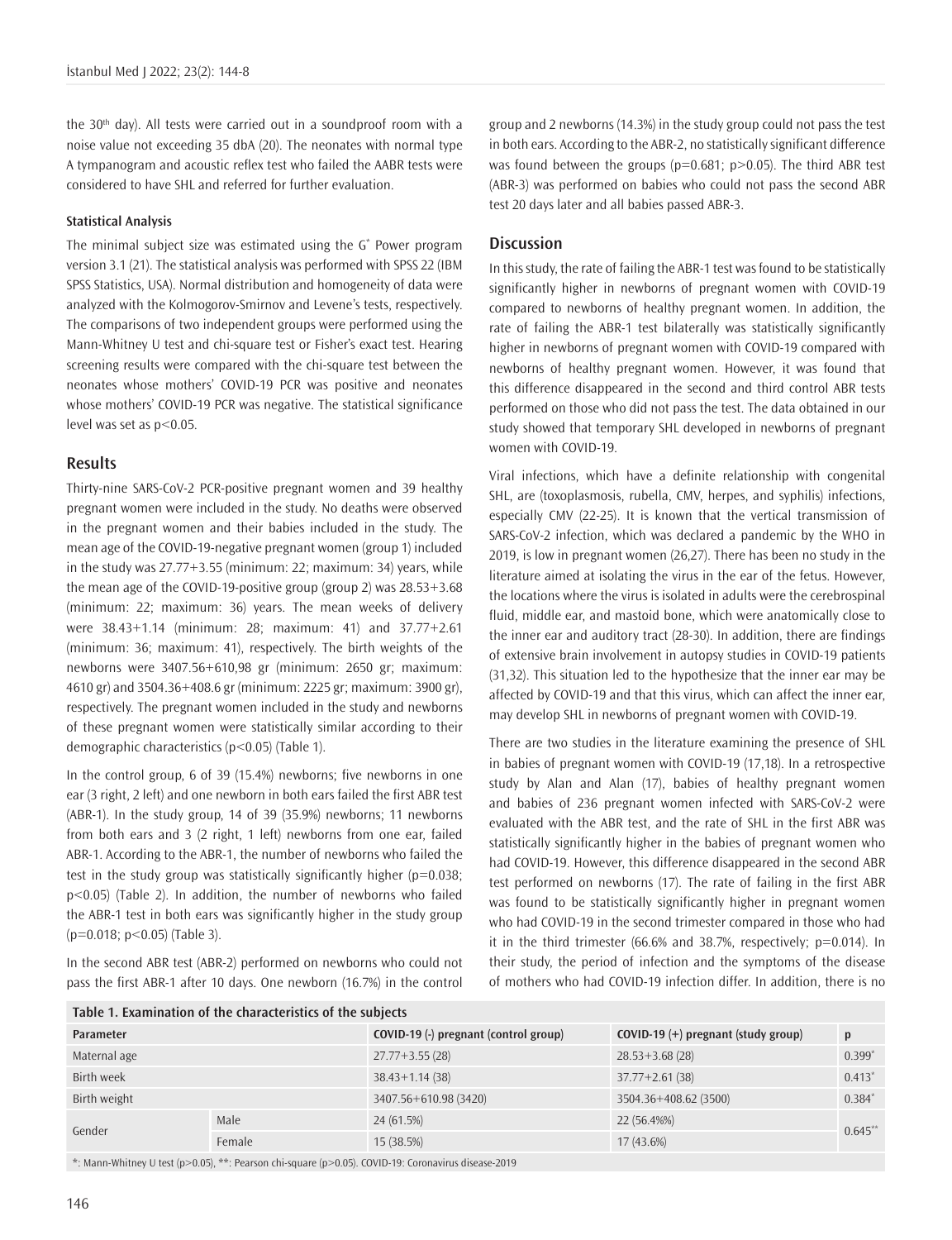| Table 2. Evaluation of first ABR test results                                     |            |                               |              |  |  |  |
|-----------------------------------------------------------------------------------|------------|-------------------------------|--------------|--|--|--|
| <b>First ABR test</b>                                                             |            | $COVID-19$ (-) $COVID-19$ (+) | $\mathbf{p}$ |  |  |  |
| ABR pass                                                                          | 33 (84.6%) | $25(64.1\%)$                  | $0.038^{*}$  |  |  |  |
| ABR refer                                                                         | 6(15.4%)   | 14 (35.9%)                    |              |  |  |  |
| *Pearson chi-square test value: 4.303; n<0.05. COVID-19; Coronavirus disease-2019 |            |                               |              |  |  |  |

\*Pearson chi-square test, value: 4.303; p<0.05. COVID-19: Coronavirus disease-2019, ABR: Auditory brainstem response

**Table 3. Evaluation of affected ear laterality of newborns who did not pass the test**

| Affected ear                                            | $COVID-19$ (-) | <b>COVID-19</b> $(+)$ p |             |  |  |
|---------------------------------------------------------|----------------|-------------------------|-------------|--|--|
| Unilateral                                              | 3(21.4%)       | 5(83.3%)                | $0.018^{*}$ |  |  |
| <b>Bilateral</b>                                        | $11(78.6\%)$   | 1(16.7%)                |             |  |  |
| *Fisher's exact test (p<0.05). Coronavirus disease-2019 |                |                         |             |  |  |

standardization in the treatment of pregnant women with COVID-19, and 25.4% of the pregnant women included in their study were given hydroxychloroquine, which was reported to be ototoxic and may cause malformation in newborns when used during pregnancy (33,34). In a cross-sectional study by Celik et al. (18), the Transient Evoked Otoacoustic Emissions (TEOAE) test was performed on the babies of 73 healthy and COVID-19-infected pregnant women who passed the bilateral ABR test before and hidden SHL was investigated. As a result of the study, SHL at high frequencies (3-4 kHz) was found in the babies of pregnant women with COVID-19. It has been found that when the contralateral ear is suppressed, SHL in babies with COVID-19 becomes more pronounced and all frequencies are affected. High-frequency SHL in these infants has been associated with the efferent system involvement. However, there was no correlation between the SHL detected in these babies and pregnancy trimesters. In accordance with the study of Alan and Alan (17), this study also differs in terms of the duration of COVID-19 infection and the patients' symptoms (18). When both studies are evaluated together, the SHL caused by COVID-19 infection is temporary, according to the AABR test. This SHL is especially high frequencies according to the TEOAE test results.

Unlike these studies mentioned, the standardization of this study is unique. The pregnant women who were asymptomatic at the time of admission and had a positive COVID-19 PCR test were included in our prospective study for standardization since the severity of the COVID-19 infection is closely related to the symptoms. In addition, no COVID-19 treatment was given to the pregnant women before delivery, and all pregnant women in the study and control groups were delivered by cesarean section to prevent the newborns from being affected by the delivery method and to minimize the risk of transmission to healthcare personnel.

The mechanism of development of SHL after viral infection is still in the theoretical phase. Prominent among these hypotheses are virusinduced degeneration in inner ear structures, apoptosis of the cells of the auditory tract, microcirculation disorders, and immune responsemediated SHL (35). The cytokines responsible for this immune response that causes SHL due to viruses are interleukin-1 (IL-1), IL-6, and tumor necrosis factor-alpha (36,37). In the immune response seen in COVID-19, an increase in IL-1, IL-6, and IL-10 is observed, and drugs that suppress these cytokines, which also have prognostic features, are used to treat

the disease (38). This similarity in primary cytokines shows that the microcirculation disorder caused by the virus and the immune response may be responsible for SHL seen in newborns of pregnant women with COVID-19. Transient activation in the cochlear immune response results in spontaneous recovery in SHL (39,40). The temporary nature of SHL in newborns in this study may be explained by the transient nature of microcirculation disorder and immunity seen in COVID-19 and the fact that the infection occurred in mothers at the latest stage of the pregnancy, right before delivery.

#### **Study Limitations**

Although this study has outstanding aspects compared to the studies in the literature, it has some limitations. The hearing test data of our research are nominal, the diagnostic ABR for determining the thresholds, and the additional OtoAcustic Emissions tests were not used in our study, which causes us not to obtain numerical data, thus limiting this study. Secondly, only the common conditions were excluded that may lead to conductive hearing loss, so all of the hearing loss detected in this study was accepted as SHL. Another limitation is that only asymptomatic pregnant women with positive SARS-CoV-2 PCR tests were included in this study to optimize the standardization. For this reason, the possible effects of the virus at the earlier stages of pregnancy or symptomatic COVID-19 infection's effect on newborn hearing during pregnancy could not be investigated.

## **Conclusion**

The COVID-19 pandemic is affecting the entire population and the healthcare system at all stages. It is an unavoidable fact that this pandemic can also affect pregnant women. Babies of pregnant women with COVID-19 may develop pathologies related to the characteristics of the virus and disease. In this study, we examined the newborns of pregnant women with COVID-19 in terms of SHL. We demonstrated the presence of a temporary SHL in these babies with an objective methodology with optimal standardization. However, studies with larger sample size are needed to be performed order to determine this relationship further.

**Ethics Committee Approval:** The study was approved by the İstanbul University-Cerrahpaşa, Cerrahpaşa Faculty of Medicine Ethics Committee (approval number: E-83045809-604.01.02-67990, 07/04/2021).

**Informed Consent:** An informed consent form was obtained from all subjects.

**Peer-review:** Externally peer-reviewed.

**Authorship Contributions:** Surgical and Medical Practices - Y.Z.Y., D.Ç., E.K., E.A.; Concept - Y.Z.Y., A.T., E.K., E.A.; Design - Y.Z.Y., A.T., E.K., E.A.; Data Collection or Processing - A.T., Z.D.G., A.B.K.; Analysis or Interpretation - D.Ç., Z.D.G., A.B.K.; Literature Search - D.Ç., Z.D.G., A.B.K.; Writing - Y.Z.Y., Z.D.G.

**Conflict of Interest:** No conflict of interest was declared by the authors.

**Financial Disclosure:** The authors declared that this study received no financial support.